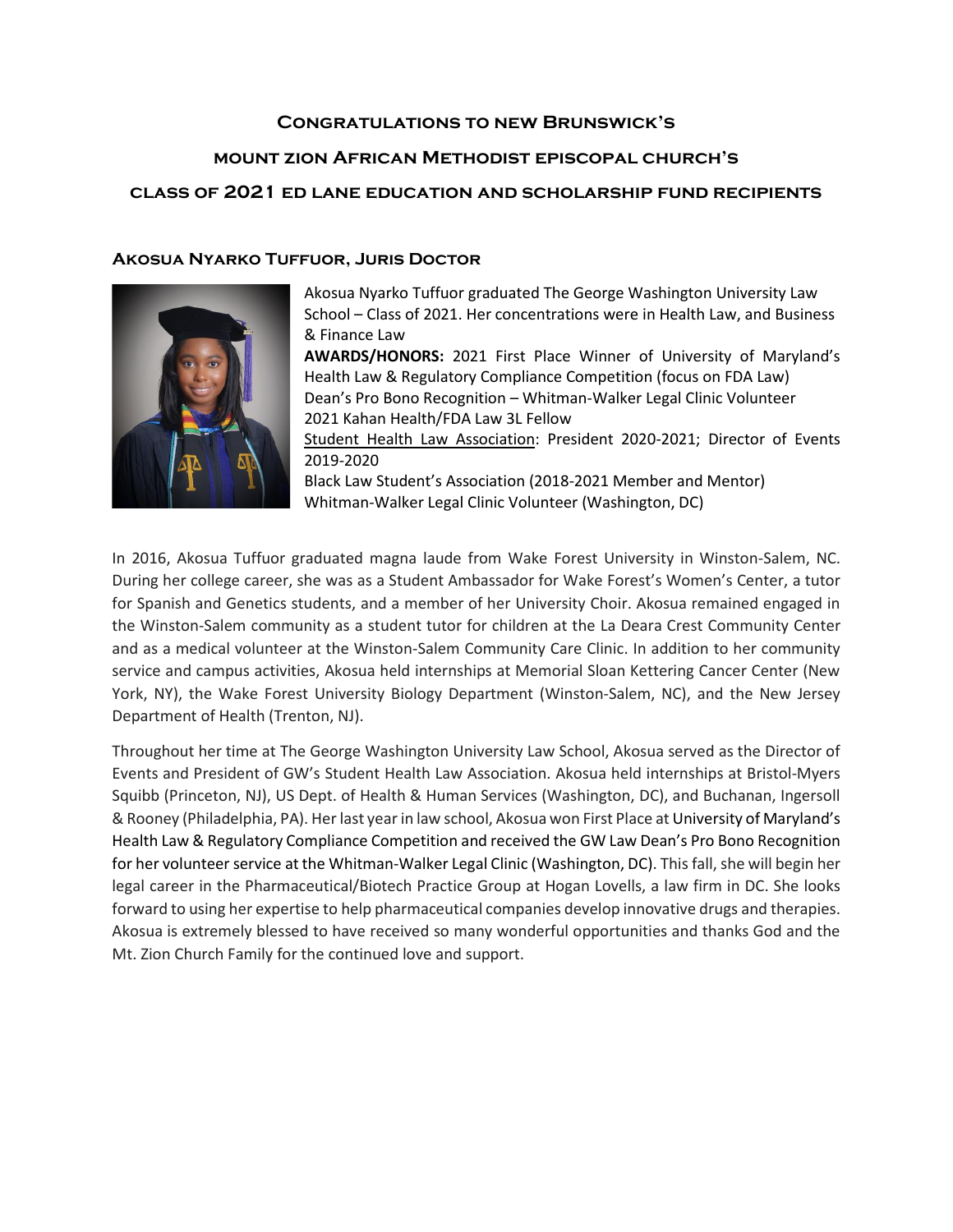# **TATYANNA N. CARMAN, Bachelor of Arts**



**AWARDS/HONORS:** Tatyanna graduated *summa cum laude* in May 2021 with her Bachelor of Arts in Journalism at Rider University. She received the 2021 Howard and Harriett Schwartz Award for Excellence and received a second-place award by the New Jersey Press Foundation for news writing. Tatyanna was inducted into three honor societies: Alpha Lambda Delta, Lambda Pi Eta, and Omicron Delta Kappa. Tatyanna also received a second-place award by the New Jersey Press Foundation in the enterprise/investigative reporting category for co-reporting "Dean's denial ignites debate about his reputation" in 2020. Tatyanna received a third-place award by the New Jersey Press Foundation for the web project category for the ongoing "Westminster Report." During her undergraduate studies, Tatyanna was a part of Tapestry, a co-curricular initiative a part of the Department of Communication and Journalism, and The Rider News, a collegiate newspaper. Tapestry works to help illuminate the perspectives of underrepresented populations through reporting and film. Tatyanna was a founding member of the organization and has held numerous leadership positions within the initiative. She has held positions such as project manager, peer mentor, artist relations manager, host, assistant project manager, editor, and interviewer. Tatyanna has helped construct events with guest speakers including professor and activist Angela Davis, former editor-in-chief of Essence Magazine Susan L. Taylor, and Dr. Loretta Long who played Susan in Sesame Street. Tatyanna wrote for The Rider News since her freshman year in 2017 and has held several positions at the newspaper. She was a copy editor and news editor at The Rider News. Tatyanna volunteers at The Success Forum of Franklin Township, a youth empowerment program for middle and high school students in the Franklin School District. She is a member of the Alumni Association, serves as a success coach, and mentors students from grades six through 12. Tatyanna participates in special community activities and community service projects. Tatyanna also recruits new members for the organization. Tatyanna's current graduate GPA is a 4.0. She will be a graduate assistant for the Business Communication program in the fall. Tatyanna is projected to graduate with her master's in Business Communication in May 2022